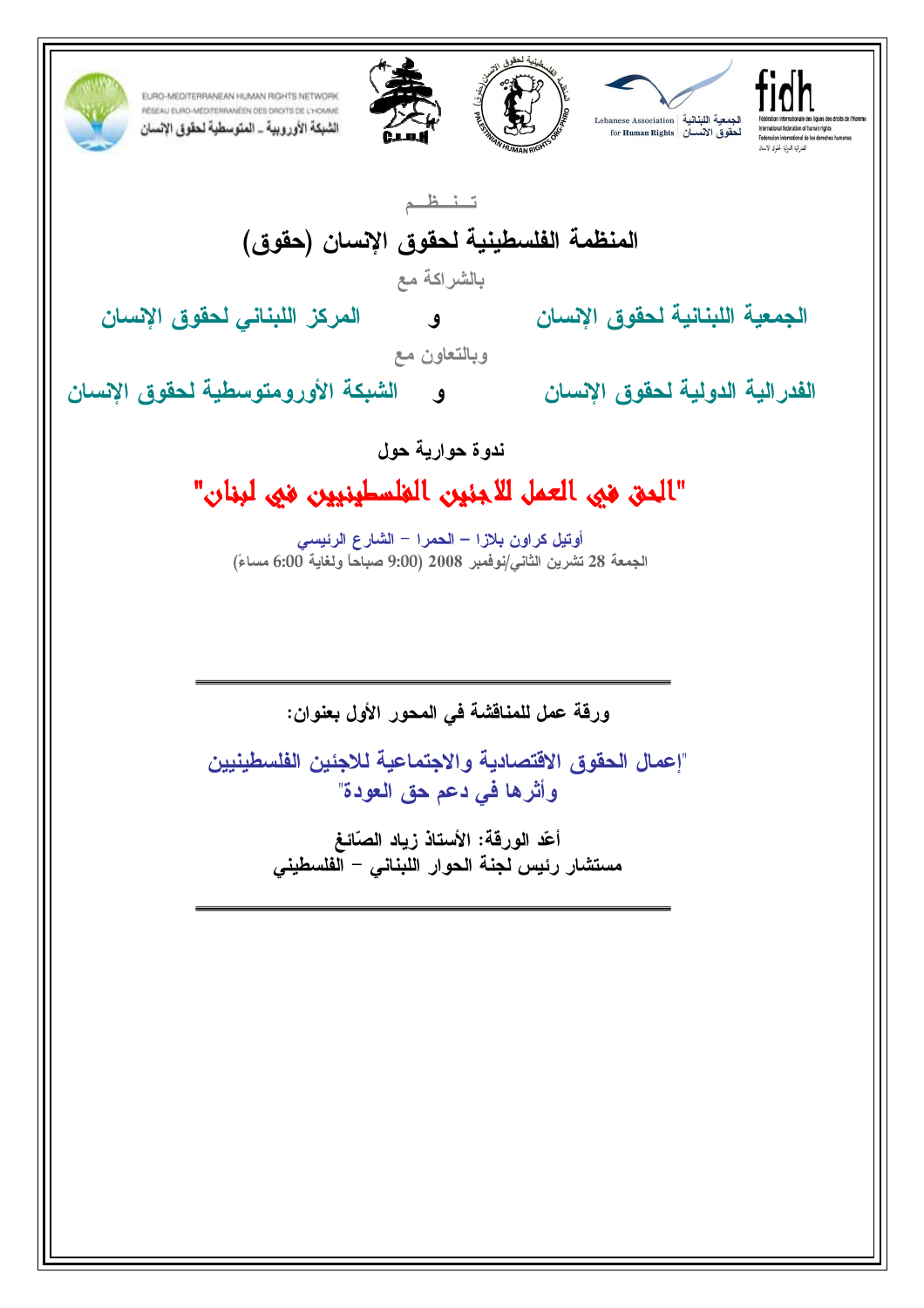الجمهوريسة اللبنيانيسة رئاسة مجلس الوزراء لجنة الحوار اللبناني - الفلسطيني

" إعمال الحقوق الاقتصادية والاجتماعية للاجئين الفلسطينييّن وأثرها في دعم حقّ العَودة " جلسة عمل ضمن ندوة حول " الحقّ في العمل للأجئين الفلسطينييّن في لبنان " المنظمة الفلسطينيَّة لحقوق الإنسان (حقوق ) أوتيل كراون بلازا – الحمرا ، في 2008/11/28 مداخلة زياد الصَّائغ ، مستشار رئيس لجنة الحوار اللُّبناني – الفلسطيني

اللاَّجِئون الفلسطينيُّون في لبنان الحقوق الاجتماعية والاقتصاديَّة وحقِّ العودة : الارتباط العضوي

بات مُلحًّا ، وبقدر ما يجب الاستعداد ديبلوماسيًّا الزَّاماً لخوض معركةِ " حقَّ العَودة " بمنهجيَّة علميَّة ، ورِ وَيةِ سياسيَّة ، وتفاعُل مع مواقع القرار ، بقدر ذلك باتَ مُلحًّا في لبنان تحديداً ايقاف استعراضات التَّهويل ب " النَّوطين " ، والنخويفَّ والنخوَّين بغية استثارة غرائز هنا وثمَّةً ، منها ما يُسهم في نكريس معادلات قوى ، ومنها ما يُرسِّخ مواقع نفوذ ، وفي الحالتين تجويفٌ ل" حقِّ العَودة" .

لست في معرضٌ الاسترسال هُنا في قراءةٍ حقوقيَّة لجوهريَّة وإلحاح ۖ وأحقيَّة " إعمال الحقوق الاقتصاديَّة والاجتماعيَّة للأجئين الفلسطينييّن وأثرها في دعم حقّ العودة " ، بقدرُما سألتزمُ ، وبمحاولةٍ متأنيَّة ومقتضبة الإضاءة على مسائل ثلاثة ببغي البناء عليها في هذا السِّياق ، وهي نرنبط ارتباط وثيقًا بالذهنيَّة السَّائدة في بعض الأوساط اللُّبنانيَّة ، كما بعض الأوساط الفلسطينيَّة ، ومن الواجب نرميمها ونتقيتها إذ أمست في جذورها تستنبط، إمَّا عنصريَّات أو توهُّماتٍ ، نعتقد جازمين بأننا ۖ لبنانييِّن وإخوة فلسطينييِّن قد تجاوزناها معا ، منذ العام 2005 ، حيث كان " إعلان بيروت " تمهيداً ، نبعه تشكيل لجنة الحوار اللُّبناني – الفلسطيني بمبادرة من دولة رئيس مجلس الوزراء فؤاد السنيورة ليرأسها السَّفير خليل مكَّاوي ، وتضع في صلب أولويَّاتها مسائل أربعة ، وافقت عليها من ثم هيئة الحوار الوطني عام 2006 ، وباركها فخامة رئيس الجمهوريَّة العماد ميشال سليمان في خطاب القسم ، عنيتُ تأمين حياة كريمة للأجئين الفلسطينييّن حتَّى عودتهم الي دولتهم فلسطين بحسب قراري الشَّرعيَّة الدُّوليَّة 194 و 181 وبنود المبادرة العربيَّة للسَّلام، ونزع السِّلاح الفلسطيني خارج المخيَّمات ، وضبطه ونتظيمه داخل المخيَّمات تحت سيادة الدَّولة اللُّبنانيَّة كمرحلة أولى ، واستعادة النَّمثيلَّ الديبلوماسي بين لبنان وفلسطين ، ليلاقي كُلِّ هذه المُبادر ات "إعلان فلسطين في لبنان " بجرأة لافتة من منَّظمة النَّحرير الفلسطينيَّة ، وتحديداً ممَّثلها في لبنان السَّفير الأخ والصَّديق عباس زكي ، فيليها إعتذار ل 44 شخصيَّة مسيحيَّة لبنانيَّة ، ولقاء " المصارحة والمصالحة " بين أركان الجبهة اللُّبنانيَّة والحركة الوطنيَّة ومتَّظمة النَّحرير الفلسطينيَّة ، برؤيةٍ ثاقبة وتجرِّؤيَّة من فخامة الرَّئيس أمين الجميل على رأس حزب الكتائب ، واعتذار " القوَّات اللُّبنانيَّة " ومقاربتها الواضحة للعلاقات اللُّبنانيَّة – الفلسطينيَّة في المرحلة الأخيرة ، كما نأكيد " النيار الوطني الحُرّ " على أحقيَّة القضيَّة الفلسطينيَّة وعدالتها ، كُلّ ذلك أسهم في إطلاق مرحلةٍ جديدة ، لم توقفها معارك مخيَّم نهر البارد التي خاضها الجيش اللُّبناني البطل ضدّ إر هاب مفبرك ، وانتصرت فيها الشرعيتان اللبنانيَّة والفلسطينيَّة معًا ، وما إعادة الإعمار الأننية سوى نأكيد على نسيُّد الشرعيَّة والقانون بوجه الاستباحة المكشوفة الأهداف . لكنَّ على الدَّرب عثراتٌ وحساباتٌ كثيرة نحتاج مقاربتها بهدوء ، و هي كما أسلفت كامنة في مسائل ثلاثة .

[- المصطلحات – الإلتباسات

لسيت الحقوق الاجتماعيَّة والاقتصاديَّة لا " توطيناً مُقنَّعاً " ولا " محاولة توطين " بل هي حقٌّ إنسانيٌّ ، مكرَّس . فيكفينا النباسات أو استثماراتٍ في البازراتِ الضيِّقة. وليس السِّلاحُ قادراً على إنفاذ هذه